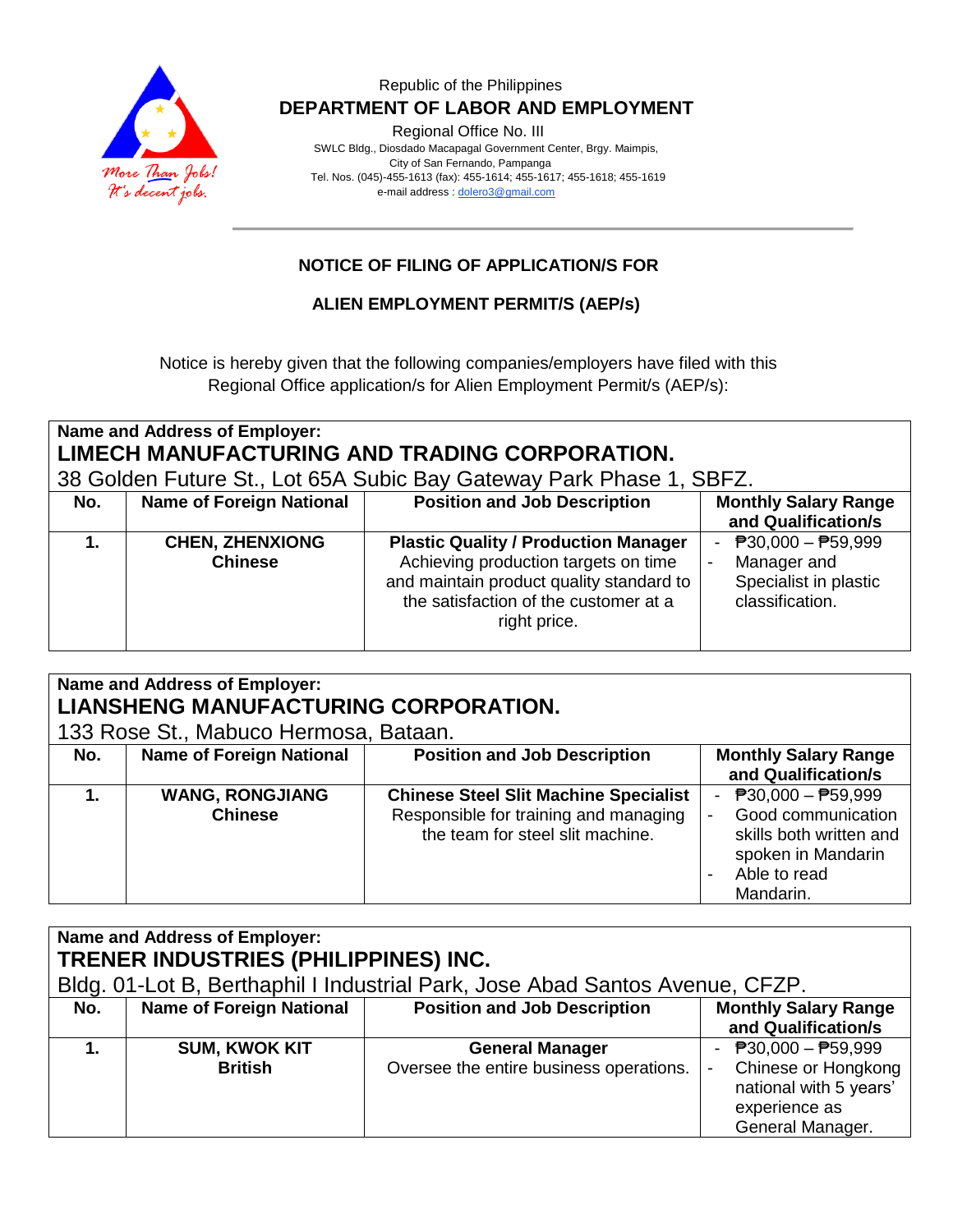

Regional Office No. III

 SWLC Bldg., Diosdado Macapagal Government Center, Brgy. Maimpis, City of San Fernando, Pampanga Tel. Nos. (045)-455-1613 (fax): 455-1614; 455-1617; 455-1618; 455-1619 e-mail address [: dolero3@gmail.com](mailto:dolero3@gmail.com)

|                                                                                   | Name and Address of Employer:   |                                                                                 |                                                                        |  |
|-----------------------------------------------------------------------------------|---------------------------------|---------------------------------------------------------------------------------|------------------------------------------------------------------------|--|
|                                                                                   | <b>CGC TECHNOLOGIES INC.</b>    |                                                                                 |                                                                        |  |
| Bldg. 1 and Bldg. 2, Sunvalley Business Hub, T309, Jose Abad Santos Avenue, CFZP. |                                 |                                                                                 |                                                                        |  |
|                                                                                   |                                 |                                                                                 |                                                                        |  |
| No.                                                                               | <b>Name of Foreign National</b> | <b>Position and Job Description</b>                                             | <b>Monthly Salary Range</b><br>and Qualification/s                     |  |
| $\overline{1}$ .                                                                  | YAN, BAO                        | <b>Customer Service Representative</b>                                          | $\overline{P}30,000 - \overline{P}59,999$<br>$\blacksquare$            |  |
|                                                                                   | <b>Chinese</b>                  | Interacting with customers to provide                                           | <b>Fluent in Mandarin</b><br>$\overline{\phantom{a}}$                  |  |
|                                                                                   |                                 | information in response to inquiries.                                           | language.                                                              |  |
|                                                                                   |                                 | Analyzing customer problems, handling,                                          | Ability to understand                                                  |  |
|                                                                                   |                                 | and resolving complaints.                                                       | and grasp basic                                                        |  |
|                                                                                   |                                 |                                                                                 | customer service                                                       |  |
|                                                                                   |                                 |                                                                                 | skills                                                                 |  |
| 2.                                                                                | <b>HUANG, LANMING</b>           | <b>Customer Service Representative</b>                                          | $\overline{P}30,000 - \overline{P}59,999$                              |  |
|                                                                                   | <b>Chinese</b>                  | Interacting with customers to provide                                           | <b>Fluent in Mandarin</b><br>$\frac{1}{2}$                             |  |
|                                                                                   |                                 | information in response to inquiries.                                           | language.<br>$\overline{\phantom{a}}$                                  |  |
|                                                                                   |                                 | Analyzing customer problems, handling,<br>and resolving complaints.             | Ability to understand<br>and grasp basic                               |  |
|                                                                                   |                                 |                                                                                 | customer service                                                       |  |
|                                                                                   |                                 |                                                                                 | skills                                                                 |  |
| 3.                                                                                | <b>MO, JIAQIANG</b>             | <b>Customer Service Representative</b>                                          | $\overline{P}30,000 - \overline{P}59,999$<br>$\overline{\phantom{a}}$  |  |
|                                                                                   | <b>Chinese</b>                  | Interacting with customers to provide                                           | <b>Fluent in Mandarin</b>                                              |  |
|                                                                                   |                                 | information in response to inquiries.                                           | language.                                                              |  |
|                                                                                   |                                 | Analyzing customer problems, handling,                                          | Ability to understand<br>÷,                                            |  |
|                                                                                   |                                 | and resolving complaints.                                                       | and grasp basic                                                        |  |
|                                                                                   |                                 |                                                                                 | customer service                                                       |  |
|                                                                                   |                                 |                                                                                 | skills                                                                 |  |
| $\overline{4}$ .                                                                  | LIU, JIACHENG<br><b>Chinese</b> | <b>Customer Service Representative</b><br>Interacting with customers to provide | $\overline{P}30,000 - \overline{P}59,999$<br><b>Fluent in Mandarin</b> |  |
|                                                                                   |                                 | information in response to inquiries.                                           | language.                                                              |  |
|                                                                                   |                                 | Analyzing customer problems, handling,                                          | Ability to understand<br>$\blacksquare$                                |  |
|                                                                                   |                                 | and resolving complaints.                                                       | and grasp basic                                                        |  |
|                                                                                   |                                 |                                                                                 | customer service                                                       |  |
|                                                                                   |                                 |                                                                                 | skills                                                                 |  |
| $\overline{5}$ .                                                                  | <b>SU, WEIBIN</b>               | <b>Customer Service Representative</b>                                          | $\overline{P}30,000 - \overline{P}59,999$<br>$\overline{\phantom{a}}$  |  |
|                                                                                   | <b>Chinese</b>                  | Interacting with customers to provide                                           | <b>Fluent in Mandarin</b>                                              |  |
|                                                                                   |                                 | information in response to inquiries.                                           | language.                                                              |  |
|                                                                                   |                                 | Analyzing customer problems, handling,                                          | Ability to understand<br>$\blacksquare$                                |  |
|                                                                                   |                                 | and resolving complaints.                                                       | and grasp basic<br>customer service                                    |  |
|                                                                                   |                                 |                                                                                 | skills                                                                 |  |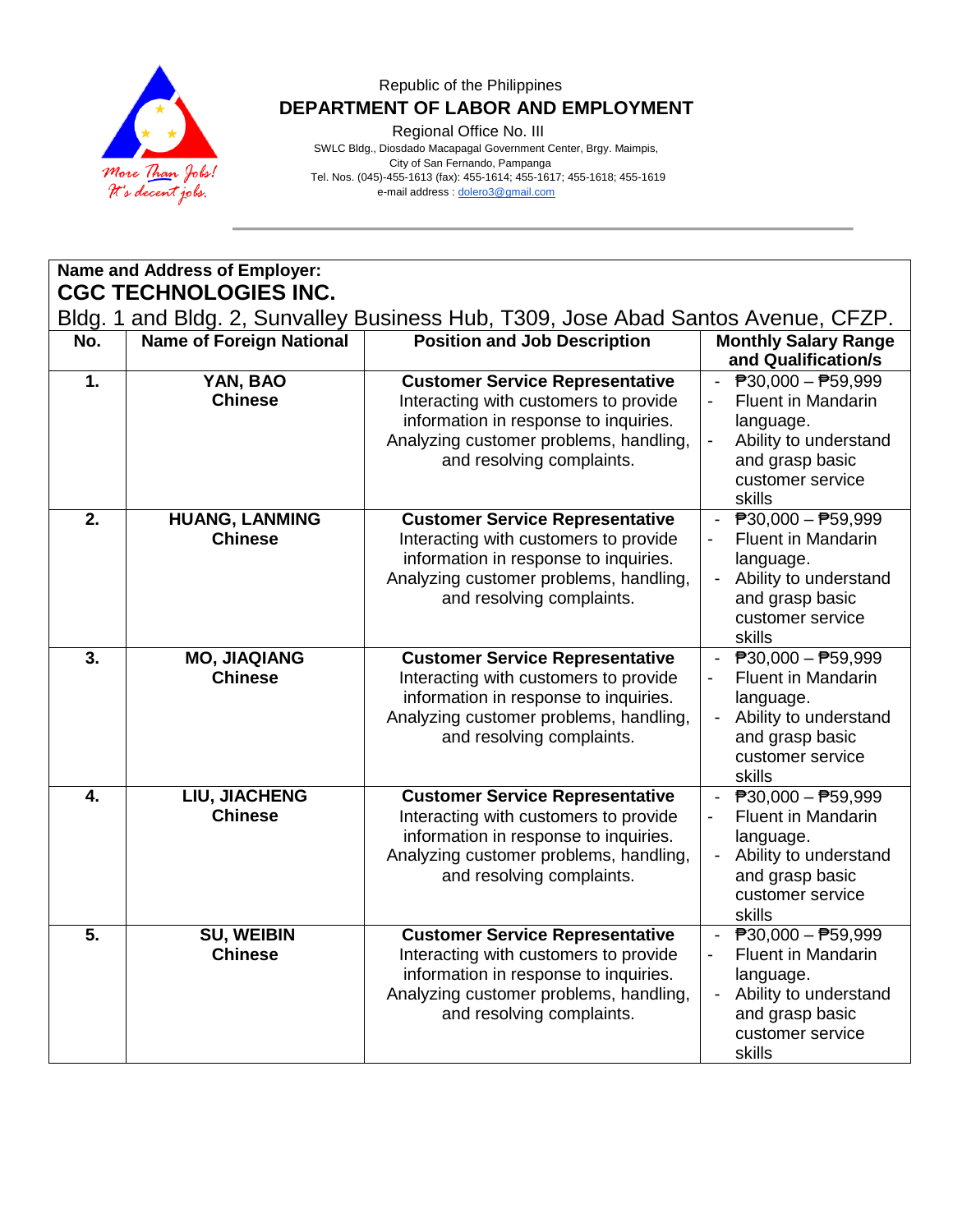

Regional Office No. III

 SWLC Bldg., Diosdado Macapagal Government Center, Brgy. Maimpis, City of San Fernando, Pampanga Tel. Nos. (045)-455-1613 (fax): 455-1614; 455-1617; 455-1618; 455-1619 e-mail address [: dolero3@gmail.com](mailto:dolero3@gmail.com)

| 6.  | ZHANG, WEIJIAN<br><b>Chinese</b>          | <b>Customer Service Representative</b><br>Interacting with customers to provide<br>information in response to inquiries.<br>Analyzing customer problems, handling,<br>and resolving complaints. | $\overline{P}30,000 - \overline{P}59,999$<br><b>Fluent in Mandarin</b><br>language.<br>Ability to understand<br>and grasp basic<br>customer service<br>skills                             |
|-----|-------------------------------------------|-------------------------------------------------------------------------------------------------------------------------------------------------------------------------------------------------|-------------------------------------------------------------------------------------------------------------------------------------------------------------------------------------------|
| 7.  | <b>WANG, DUO</b><br><b>Chinese</b>        | <b>Customer Service Representative</b><br>Interacting with customers to provide<br>information in response to inquiries.<br>Analyzing customer problems, handling,<br>and resolving complaints. | $\overline{P}30,000 - \overline{P}59,999$<br><b>Fluent in Mandarin</b><br>language.<br>Ability to understand<br>and grasp basic<br>customer service<br>skills                             |
| 8.  | <b>THOO KOOI WOON</b><br><b>Malaysian</b> | <b>Customer Service Representative</b><br>Interacting with customers to provide<br>information in response to inquiries.<br>Analyzing customer problems, handling,<br>and resolving complaints. | $\overline{P}30,000 - \overline{P}59,999$<br><b>Fluent in Mandarin</b><br>$\overline{\phantom{0}}$<br>language.<br>Ability to understand<br>and grasp basic<br>customer service<br>skills |
| 9.  | YE, XUHUA<br><b>Chinese</b>               | <b>Customer Service Representative</b><br>Interacting with customers to provide<br>information in response to inquiries.<br>Analyzing customer problems, handling,<br>and resolving complaints. | $\overline{P}30,000 - \overline{P}59,999$<br><b>Fluent in Mandarin</b><br>$\blacksquare$<br>language.<br>Ability to understand<br>and grasp basic<br>customer service<br>skills           |
| 10. | LUO, ZHIQU<br><b>Chinese</b>              | <b>Customer Service Representative</b><br>Interacting with customers to provide<br>information in response to inquiries.<br>Analyzing customer problems, handling,<br>and resolving complaints. | $P30,000 - P59,999$<br><b>Fluent in Mandarin</b><br>$\blacksquare$<br>language.<br>Ability to understand<br>and grasp basic<br>customer service<br>skills                                 |
| 11. | LIU, HAONAN<br><b>Chinese</b>             | <b>Customer Service Representative</b><br>Interacting with customers to provide<br>information in response to inquiries.<br>Analyzing customer problems, handling,<br>and resolving complaints. | $\overline{P}30,000 - \overline{P}59,999$<br><b>Fluent in Mandarin</b><br>language.<br>Ability to understand<br>and grasp basic<br>customer service<br>skills                             |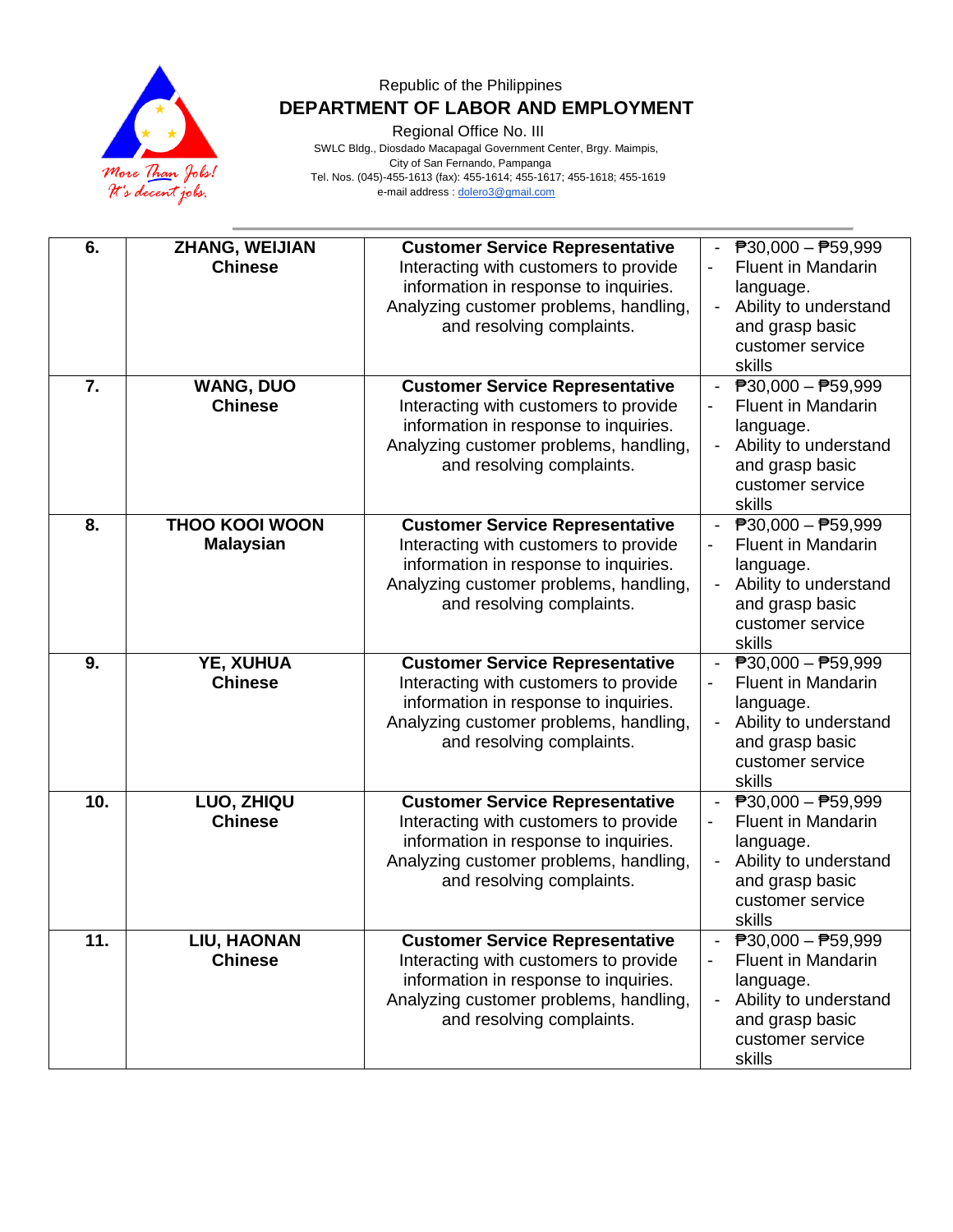

Regional Office No. III

 SWLC Bldg., Diosdado Macapagal Government Center, Brgy. Maimpis, City of San Fernando, Pampanga Tel. Nos. (045)-455-1613 (fax): 455-1614; 455-1617; 455-1618; 455-1619 e-mail address [: dolero3@gmail.com](mailto:dolero3@gmail.com)

## **Name and Address of Employer: JIANGSU DIBANG CONSTRUCTION PHILIPPINES CORPORATION.**

GN Power Dinginin, Alas-Asin, Mariveles, Bataan.

| No.            | <b>Name of Foreign National</b> | <b>Position and Job Description</b>         | <b>Monthly Salary Range</b>               |
|----------------|---------------------------------|---------------------------------------------|-------------------------------------------|
|                |                                 |                                             | and Qualification/s                       |
| $\mathbf{1}$ . | <b>ZHANG, KUN</b>               | <b>Technical Supervisor</b>                 | $P30,000 - P59,999$                       |
|                | <b>Chinese</b>                  | Check all the technical report from all     | Must know how to                          |
|                |                                 | engineering department.                     | speak Mandarin and                        |
|                |                                 |                                             | Interpret Chinese                         |
|                |                                 |                                             | technical drawings.                       |
| 2.             | LIU, YONGXIANG                  | <b>Crew Supervisor</b>                      | $\overline{P}30,000 - \overline{P}59,999$ |
|                | <b>Chinese</b>                  | Performs pipe inspection and approves       | Must know how to                          |
|                |                                 | materials on-site for proper quality and    | speak Mandarin and                        |
|                |                                 | report defects.                             | Interpret Chinese                         |
|                |                                 |                                             | technical drawings.                       |
| 3.             | <b>XU, HUAQUAN</b>              | <b>Equipment Maintenance Supervisor</b>     | $\overline{P}30,000 - \overline{P}59,999$ |
|                | <b>Chinese</b>                  | Ensure company equipment, material,         | Must know how to<br>$\blacksquare$        |
|                |                                 | and the work on site are maintained,        | speak Mandarin and                        |
|                |                                 | kept clean and stored in a safe manner.     | Interpret Chinese                         |
|                |                                 |                                             | technical drawings.                       |
| 4.             | <b>PAN, MINGXIANG</b>           | <b>Crew Supervisor</b>                      | $\overline{P}30,000 - \overline{P}59,999$ |
|                | <b>Chinese</b>                  | Direct daily field effort of technician and | Must know how to                          |
|                |                                 | engage in ensuring construction             | speak Mandarin and                        |
|                |                                 | compliance.                                 | Interpret Chinese                         |
|                |                                 |                                             | technical drawings.                       |
| 5.             | <b>WANG, RENGUO</b>             | <b>Technical Supervisor</b>                 | $\overline{P}30,000 - \overline{P}59,999$ |
|                | <b>Chinese</b>                  | Make a report to project manager            | Must know how to                          |
|                |                                 | regarding technical aspect in site.         | speak Mandarin and                        |
|                |                                 |                                             | Interpret Chinese                         |
|                |                                 |                                             | technical drawings.                       |

| <b>Name and Address of Employer:</b>                                             |                                 |                                     |                                    |  |
|----------------------------------------------------------------------------------|---------------------------------|-------------------------------------|------------------------------------|--|
| <b>BADAN BUILDING MATERIALS CORPORATION.</b>                                     |                                 |                                     |                                    |  |
| Alviera Industrial Park, Lots 18, 19 Dolores (Hacienda Dolores) Porac, Pampanga. |                                 |                                     |                                    |  |
| No.                                                                              | <b>Name of Foreign National</b> | <b>Position and Job Description</b> | <b>Monthly Salary Range</b>        |  |
|                                                                                  |                                 |                                     | and Qualification/s                |  |
|                                                                                  | <b>LIAO, JUNSHENG</b>           | <b>Production Manager</b>           | - $P30,000 - P59,999$              |  |
|                                                                                  | <b>Chinese</b>                  | Must know how to speak Mandarin.    | Must know how to<br>$\blacksquare$ |  |
|                                                                                  |                                 |                                     | understand Chinese                 |  |
|                                                                                  |                                 |                                     | drawing.                           |  |